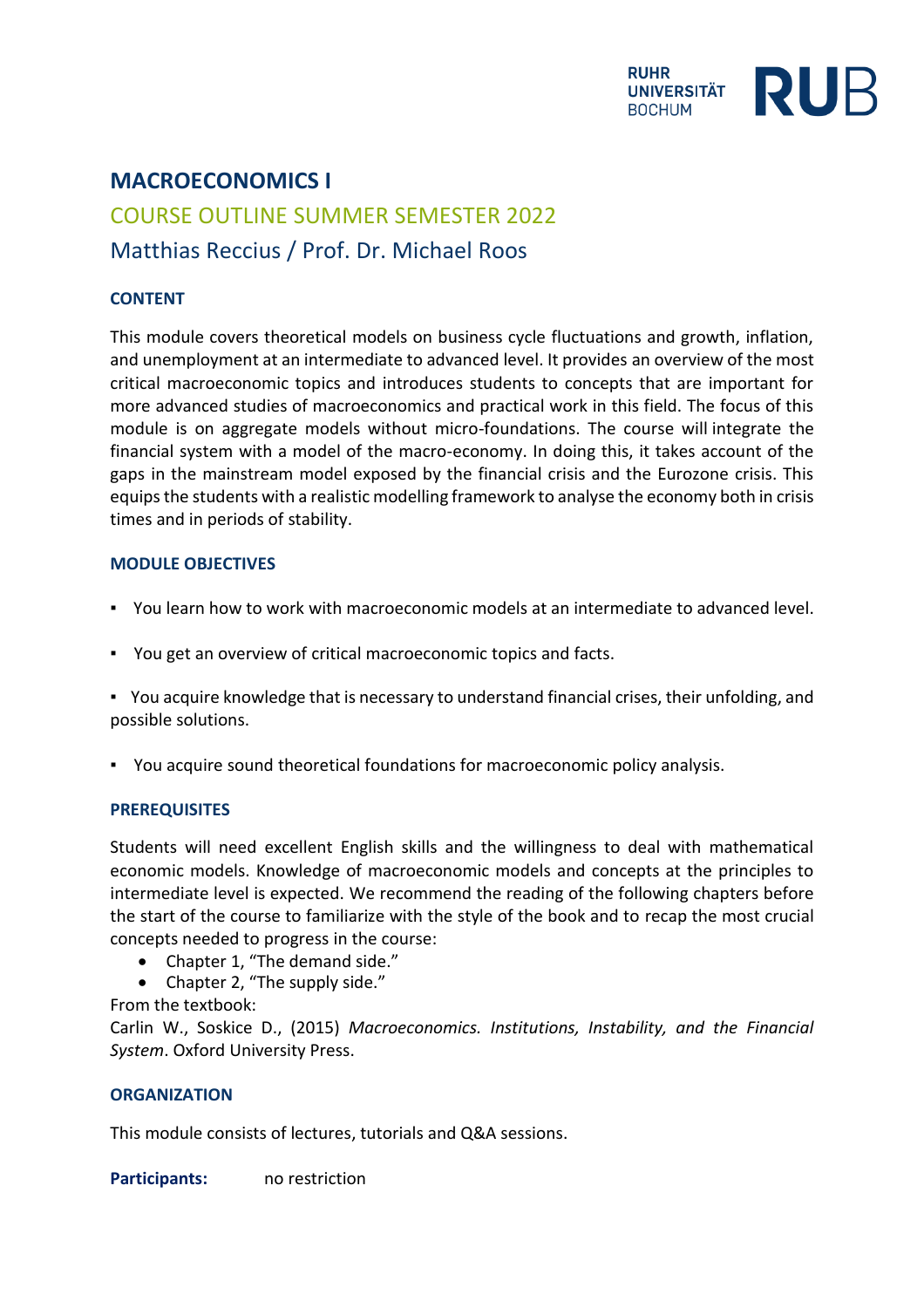- **Lectures/tutorials:** Watching the lectures and tutorials will help you understand the material and it will also help you gauge what is important for the exam. But **please note:** This does **not** imply that the exam questions will only come from lectures and tutorials, only that lectures and tutorials will tend to cover the more challenging material from the textbook. Students are responsible for learning the information in the textbook **AND** lectures and tutorials.
- **Q&As:** Because most students naturally need some time after lectures and tutorials to process the information, we will hold a dedicated, in-person Q&A session a few days after lecture and tutorial go online every week. This session exists solely for you to ask questions and clarification on the topics of the week. Nobody will be forced to attend and no novel, examrelevant material will be introduced (ie. material that goes beyond the textbook).

Having said that, during the past semesters teaching this course, it has become apparent again and again that, in general, asking questions is a very good idea. If you´re not clear about some aspect of the material, most likely, 5 other students will be glad that you didn´t just let it go.

The Q&A sessions will happen either weekly or biweekly, depending on the topic. Occasionally, it may make sense to bundle two weeks' worth of lectures and tutorials into one Q&A. This will be decided as we go along. The questions that are to be discussed will be posted on moodle the day before the session so everybody can decide if it´s worth their time. More information will be provided in the introductory session.

- **Assessment**: A **final exam** that will take place on **August 2nd 2022**. In order to qualify for the final exam, you will need to pass a pass-only mid-term assessment that will take place digitally on moodle some time in May or June. More information on this will follow.
- **Time and place: Lecture & Tutorial:** available Thursdays (as recorded video lectures) **Live Q&A:** Wednesdays, 14:15 – 15:45 (HZO 100) (**Note** that in the lesson plan, the Q&A is marked as "Tutorial". Don´t be confused by that!)
- **Start: April, 6 th 2022, starting 14:15** (**Zoom live introduction** to the course. The link to the zoom meeting will be provided in due time on moodle)

**Resit exam:** date and further details will be announced in due time.

| <b>Exam Registration:</b>    | $23.05.2022 - 17.06.2022$ |
|------------------------------|---------------------------|
| <b>Exam De-Registration:</b> | $23.05.2022 - 26.07.2022$ |
| Both via FlexNow             |                           |